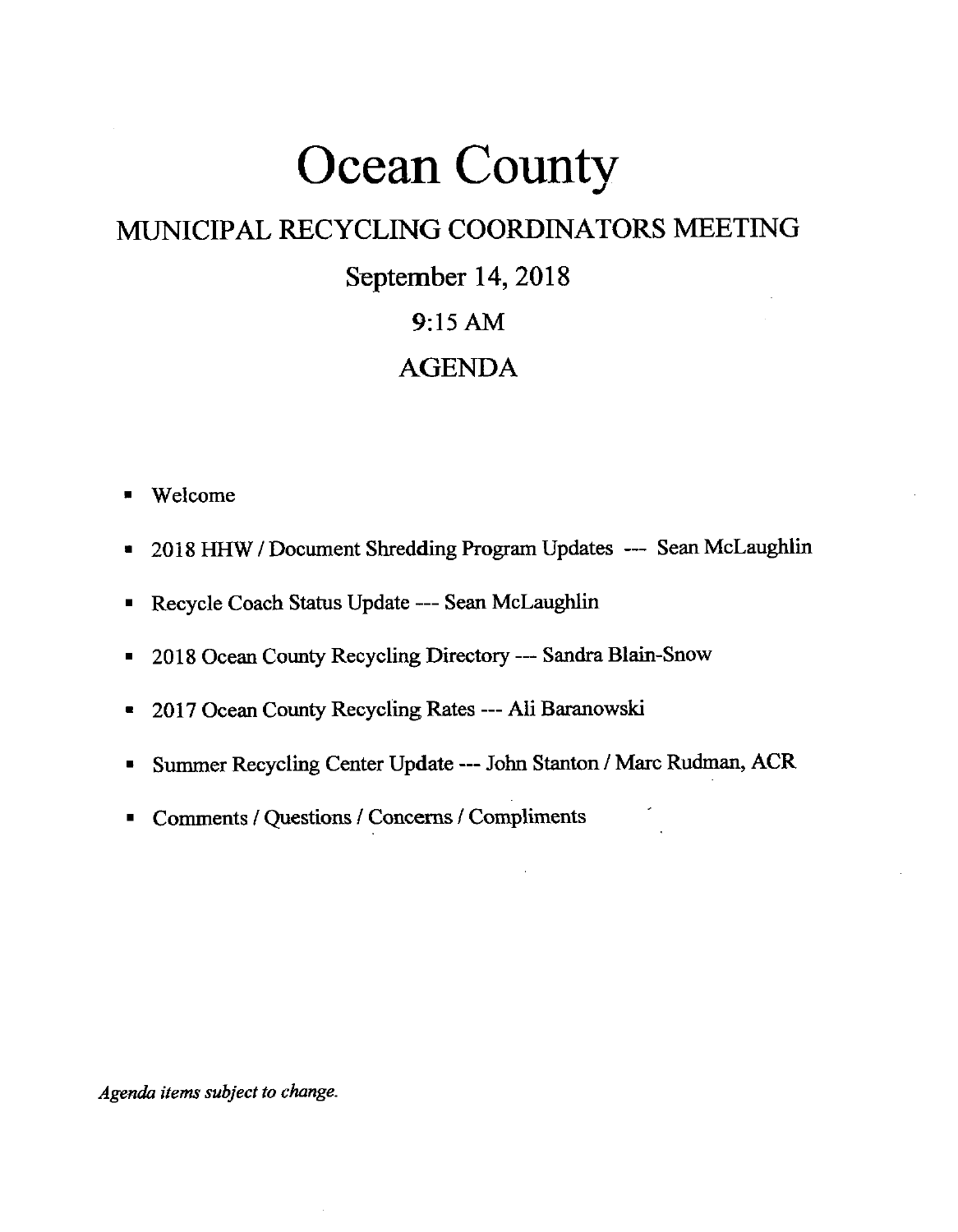# 2018 OCEAN COUNTY HOUSEHOLD HAZARDOUS WASTE DISPOSAL PROGRAM

#### Event Totals

#### Spring Events (Radiac, 2017-2018 Contract)  $-$ \$0.44/lb (0.4369)

| Toms River Twp      | April 7, 2018 | 56,285 lbs  | \$24,591 |
|---------------------|---------------|-------------|----------|
| Manchester Twp      | May 12, 2018  | 66,898 lbs  | \$58,492 |
| <b>Stafford Twp</b> | June 2, 2018  | 66, 983 lbs | \$29,265 |

#### Summer/Fall Events (Radiac, 2018-2019 Contract) -\$0.s0/Ib (0.498)

| <b>Lacey Twp</b>           | July 14, 2018          | 19,659 lbs.  | \$10,758   |
|----------------------------|------------------------|--------------|------------|
| <b>Brick Twp</b>           | <b>August 11, 2018</b> | 50, 931 lbs. | \$25,364   |
| <b>Ship Bottom Boro</b>    | September 8, 2018      | 34,822 lbs.  | \$17,341   |
| <b>Point Pleasant Boro</b> | September 29, 2018     | <b>TBD</b>   | <b>TBD</b> |

 $\sim$ 

TOTAL (through 6 events): 295,578 *lbs = \$165,811* 

2017 Total (8 events): 415,905 lbs= \$183,607.32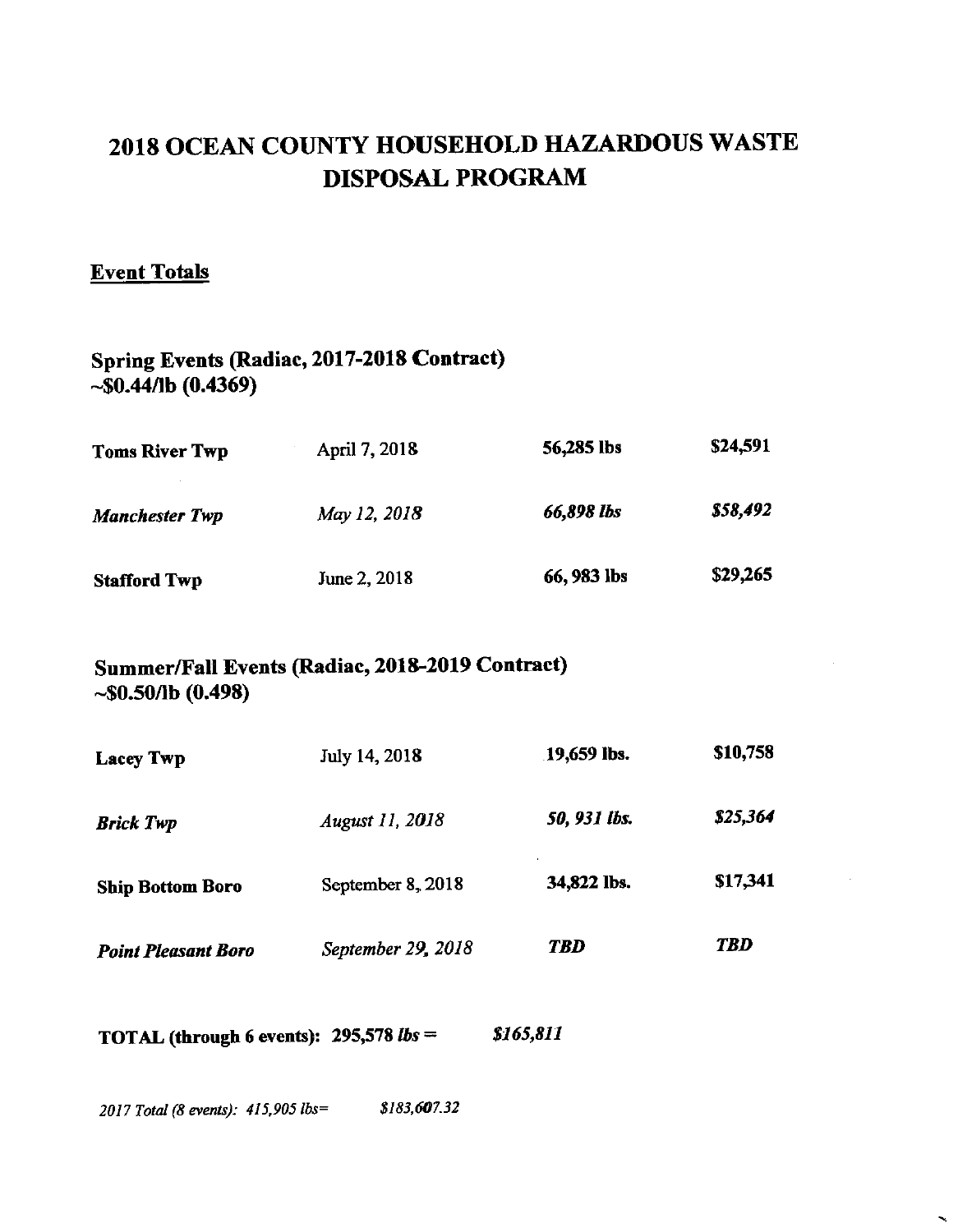# 2018 OCEAN COUNTY RESIDENTIAL DOCUMENT SHREDDING PROGRAM TOTALS

| <b>Location</b>              | Date / Hours / # of Trucks        | <b>Totals</b> |
|------------------------------|-----------------------------------|---------------|
| <b>Brick</b>                 | April 14, 2018                    | 8.21 Tons     |
| LBT @ St. Francis            | April 20, 2018 (FRIDAY)           | 4.42 Tons     |
| <b>Plumsted</b>              | April 28, 2018                    | 2.22 Tons     |
| <b>Little Egg Harbor Twp</b> | Senior Expo May 2, 2018 (WED.)    | 4.52 Tons     |
| <b>South Toms River</b>      | May 12, 2018                      | 3.58 Tons     |
| <b>Point Pleasant Beach</b>  | May 19, 2018                      | 1.71 Tons     |
| <b>Berkeley</b>              | June 2, 2018                      | 8.03 Tons     |
| Eagleswood                   | June 9, 2018                      | 2.14 Tons     |
| <b>Stafford</b>              | June 16, 2018                     | 7.12 Tons     |
| <b>Bay Head</b>              | June 23, 2018                     | 4.92 Tons     |
| <b>Manchester</b>            | June 30, 2018                     | 6.91 Tons     |
| Lakewood                     | July 13, 2018 (FRIDAY)            | 4.71 Tons     |
| <b>Tuckerton</b>             | <i>July 21</i> , 2018             | 2.10 Tons     |
| <b>Ocean Twp</b>             | July 28, 2018                     | 9.13 Tons     |
| Lakehurst                    | <b>August 4, 2018</b>             | 5.23 Tons     |
| <b>Toms River</b>            | August 10, 2018 (FRIDAY)          | 7.70 Tons     |
| Lacey                        | <b>August 18, 2018</b>            | 6.61 Tons     |
| Pine Beach                   | August 25, 2018                   | 3.71 Tons     |
| <b>Seaside Heights</b>       | September 8, 2018                 | 1.38 Tons     |
| <b>Surf City</b>             | September 15, 2018                | <b>TBD</b>    |
| <b>Point Pleasant Boro</b>   | September 22, 2018                | <b>TBD</b>    |
| Jackson                      | September 29, 2018                | <b>TBD</b>    |
|                              | <b>TOTAL</b> (through 19 events): | 94.35 Tons    |

125.21 Tons in 2017 (22 events)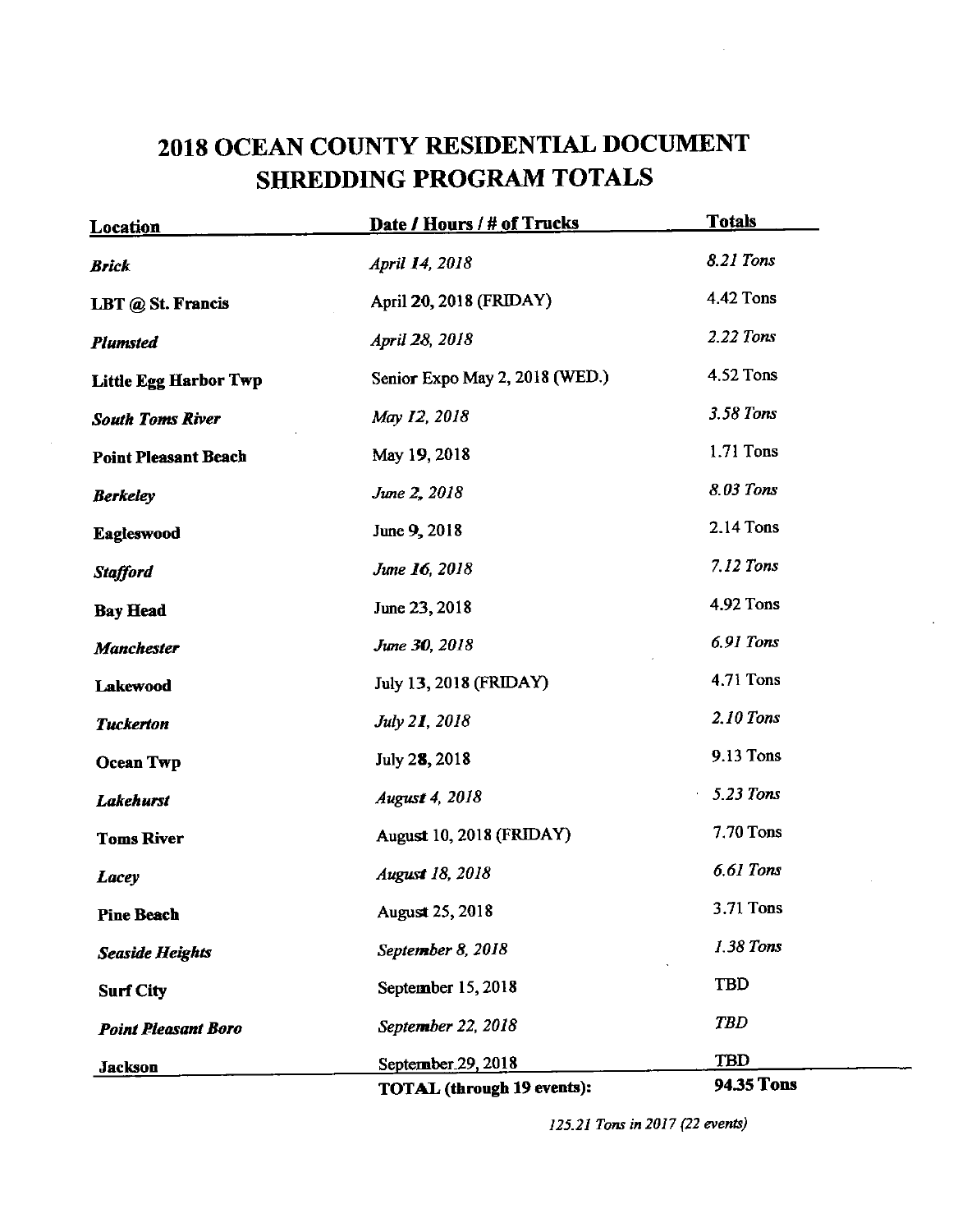# recycle **Coach** OCEAN COUNTY ONBOARDING STATUS

Currently "Live":

- **Ocean County Solid Waste Management**
- Beach Haven
- Berkeley
- Brick
- o Eagleswood
- o Jackson
- . Long Beach
- Manchester
- Mantoloking
- Toms River
- o Lakewood

Currently in contact w/ Recycle Coach team, working towards "live":

- Bay Head
- Lacey
- . Point Pleasant Boro / Point Pleasant Beach
- . Stafford

Currently not in contact w/ Recycle Coach / 'No response":

- o Barnegat Light / Barnegat Twp.
- Beachwood
- Harvey Cedars
- Island Heights
- o Lakehurst
- o Lavallette
- Little Egg Harbor
- Ocean Gate
- Ocean Twp.
- Pine Beach
- Plumsted
- . Seaside Heights / Seaside Park
- Ship Bottom
- South Toms River
- Surf City
- Tuckerton

To contact Recycle Coach: Please call or email Joshua Alzona - (416) 423-3203 x120 jalzona@recyclecoach.com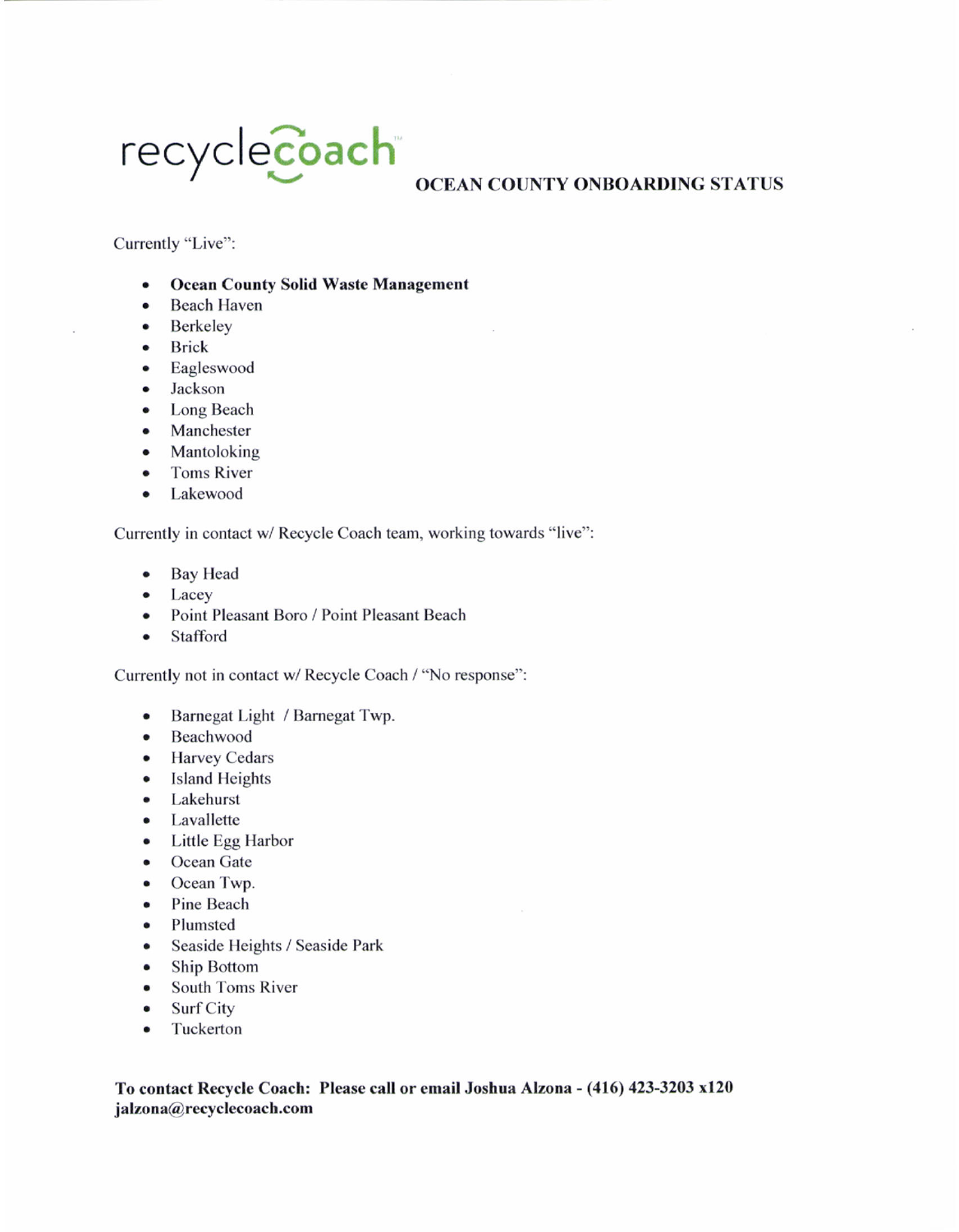**PRELIMINARY - PERCENTAGE OF TOTAL MATERIALS RECYCLED IN 2017 IN TONS, BY MUNICIPALITY** 

×

|                                 | TOTAL MATERIAL<br><b>GENERATED</b> | <b>LOTAL</b>                | <b>TOTAL WASTE</b>    | <b>PERCENT</b>                        | <b>PERCENT</b>          | <b>PRRCENT</b>                    |
|---------------------------------|------------------------------------|-----------------------------|-----------------------|---------------------------------------|-------------------------|-----------------------------------|
| <b>BARNEGAT</b>                 | 23,069.80                          | <b>RECYCLED</b><br>5,304.13 | DISPOSED              | ㅋ<br><b>ECYCLED IN 2017</b><br>22.99% | <b>RECYCLED IN 2016</b> | <b>RECYCLED IN 2015</b><br>21.96% |
| <b>BARNEGAT LIGHT</b>           | 3,672.53                           | 1,304.44                    | 17,765.67<br>2,368.09 | 35.52%                                | 38.71%<br>28.64%        | 38.88%                            |
| <b>BAY HEAD</b>                 | 3,851.42                           | 1,770.01                    | 2,081.41              | 45.96%                                | 99.63%                  | 24.51%                            |
| BEACH HAFEN                     | 5,558.26                           | 89.056                      | 4,627.58              | 16.74%                                | 39.25%                  | 20.37%                            |
| <b>AEACHIFOOD</b>               | 15,507.76                          | 8,647.14                    | 6,860.62              | 55.76%                                | 55.29%                  | 59.18%                            |
| <b>ATTRKELEY</b>                | 34,352.12                          | 00.00                       | 34,352.12             | 0.00%                                 | 4.88%                   | 9606°E                            |
| ANICK                           | 82,613.61                          | 13,680.24                   | 68,933.37             | 16.56%                                | 965031                  | 20.37%                            |
| E-4GLESHOOD                     | 1,693.11                           | 271.07                      | 1,422.04              | 16.01%                                | 19.46%                  | 20.82%                            |
| HARVEY CEDARS                   | 1,991.72                           | 467.74                      | 1,523.98              | 23.48%                                | 23.75%                  | 20,29%                            |
| <b>STHOISH ANYISI</b>           | 2,755.87                           | 1,447.04                    | 1,308.83              | <b>S2.51%</b>                         | 42.56%                  | 43.51%                            |
| <b><i>NOSYSOM</i></b>           | 43,087.8                           | 00.00                       | 43,087.81             | %00'0                                 | 5.17%                   | 71.16%                            |
| <b>LACEY</b>                    | 70,266.96                          | 42,156.79                   | 28,110.17             | %00.09                                | 60.31%                  | 55.31%                            |
| <b>LAKEHURST</b>                | 2,126.00                           | 0.00                        | 2,126.00              | 9600.0                                | 50.54%                  | 14.21%                            |
| LAKEWOOD                        | 137,544.19                         | 20,021.02                   | 117,523.17            | 14.56%                                | 14.30%                  | 49.36%                            |
| <i><b>LAYALLETTE</b></i>        | 9,434.62                           | 4,357.81                    | 5,076.81              | 46.19%                                | 8.37%                   | 62.10%                            |
| <i><b>LITTLE EGG HARBOR</b></i> | 36,301.65                          | 22,115.14                   | 14,186.51             | %26'09                                | 43.61%                  | 57.54%                            |
| <b>LONG BEACH</b>               | 38,940.63                          | 26,698.35                   | 12,242.28             | 68.56%                                | 8.08%                   | 35.90%                            |
| MANCHESTER                      | 51,036.74                          | 24,191.15                   | 26,845.59             | 47.40%                                | 48.64%                  | 41.18%                            |
| MANTOLOKING                     | 4,495.61                           | 2,225.63                    | 2,269.98              | 49.51%                                | 80.17%                  | <b>MALE</b> 11                    |
| <b>OCEAN</b>                    | 9,601.26                           | 3,511.92                    | 6,089.34              | 36.58%                                | 71.11%                  | 31.47%                            |
| <b>OCEAN GATE</b>               | 3,277.71                           | 1,650.81                    | 1,626.90              | 50.36%                                | 1.24%                   | 441%                              |
| PINE BEACH                      | 1,812.80                           | 508.11                      | 1,304.69              | 28.03%                                | 54.09%                  | 38.12%                            |
| <b>PLUMSTED</b>                 | 4.281.76                           | 00.00                       | 4,281.76              | 9600'0                                | 7.37%                   | 5.23%                             |
| POINT PLEASANT                  | 39.992.42                          | 25,811.03                   | 14,181.39             | 64.54%                                | 9668 65                 | 40.30%                            |
| PT. PLEASANT BEACH              | 19,089.67                          | 8,595.76                    | 10,493.91             | 45.03%                                | 32.23%                  | 20.91%                            |
| <b>SEASIDE HEIGHTS</b>          | 9,836.81                           | 3,801.95                    | 6,034.86              | 38.65%                                | 42.01%                  | 38.91%                            |
| <b>SEASIDE PARK</b>             | 6,516.18                           | 3,156.13                    | 3,360.05              | 48.44%                                | 58.22%                  | 57.05%                            |
| <b>NOTTOR AIRE</b>              | 5.553.49                           | 3,250.74                    | 2,302.75              | 58.54%                                | 32.56%                  | 32.83%                            |
| <b>SOUTH TOMS RIVER</b>         | 4,115.49                           | 2,091.89                    | 2,023.60              | 50.83%                                | 29.03%                  | 52.69%                            |
| <b>STAFFORD</b>                 | 56,065.60                          | 24,646.20                   | 31,419.40             | 43.96%                                | 43.30%                  | 43.69%                            |
| <b><i>SURF CITY</i></b>         | 3.075.42                           | 0.00                        | 3,075.42              | 9600'0                                | 16.98%                  | 17.76%                            |
| <b>TOMS RIVER</b>               | 295,684.20                         | 183,670.03                  | 112,014.17            | 62.12%                                | 64.69%                  | 66.68%                            |
| TUCKERTON                       | 10,065.96                          | 5,021.49                    | 5,044.47              | 49.89%                                | 22.25%                  | 7.63%                             |
| <b>OCEAN COUNTY</b>             | 1,037,269.18                       | 441,304.44                  | 595,964.74            | 42.54%                                | 42.20%                  | 51.57%                            |

Source: OC Municipal Recycling Reporting Forms/OC County Landfill Waste Type Reports/NIDEP Solid Waste Facilty Quarterly Reports

 $\bar{\bar{z}}$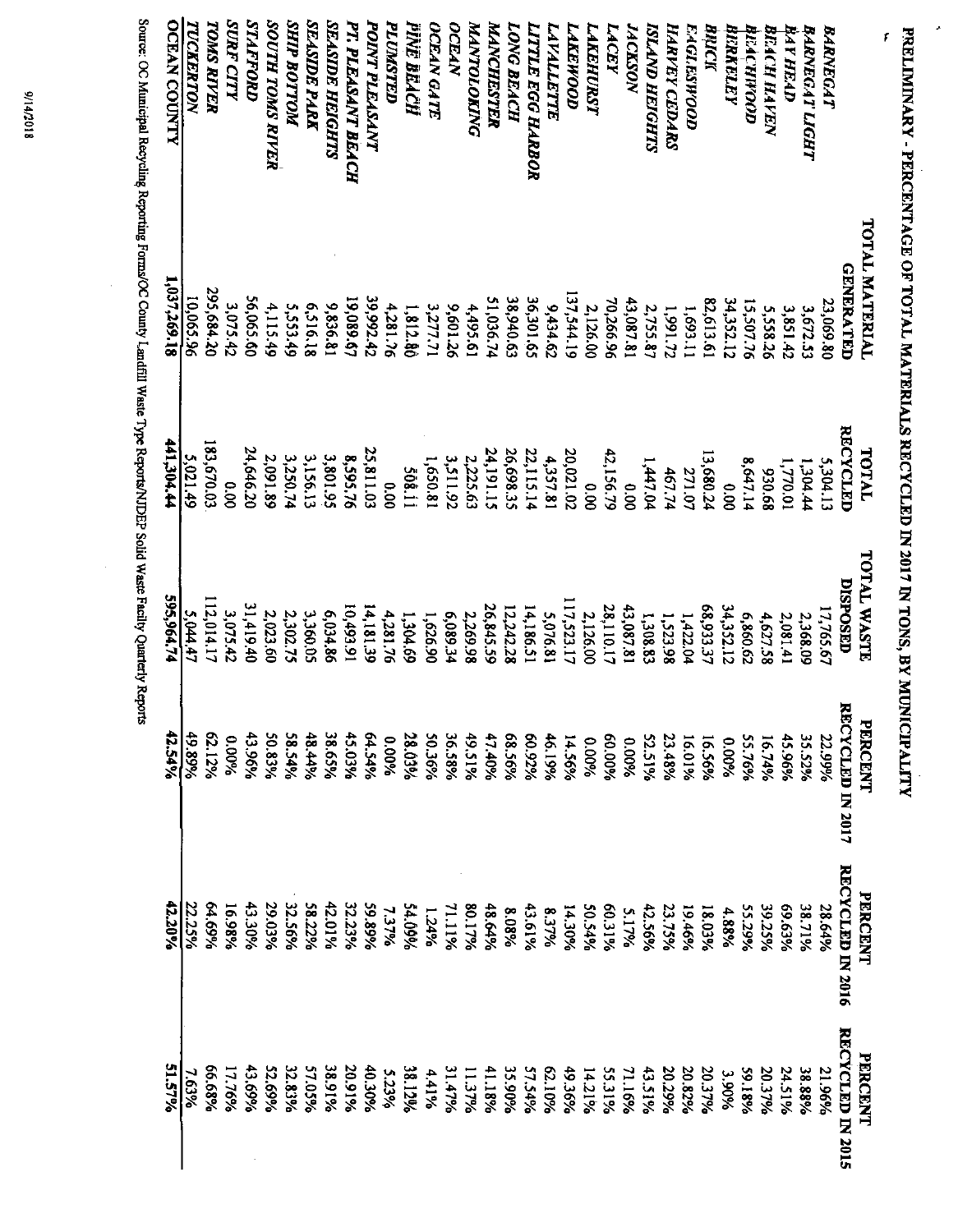| n.arn                | 31.62%                 | 37.75%                 | XIS.OK                 | 397,747.65           | 174,004.92       | 572,362.62           | <b>OTAL TYPE 10</b>     |
|----------------------|------------------------|------------------------|------------------------|----------------------|------------------|----------------------|-------------------------|
| <b>XPI 30</b>        | 8.47%                  | 30.77%                 | <b>XK DE</b>           | 2,021.42             | <b>PE'098</b>    | 2,901.76             | <b>UCKERTON</b>         |
| <b>207.0%</b>        | 37.62%                 | 38.85%                 | N 18.11                | 75,388.18            | <b>24,229,92</b> | 179,595.11           | <b>ONS RIVER</b>        |
| 31.62%               | 21.91%                 | <b>23.57%</b>          | $\frac{8}{3}$          | 1,812.75             | ទី<br>ខ          | 1,812.75             | <b>NRF CITY</b>         |
| X9Z9X                | 378%                   | 40.38%                 | 7 77 X                 | 21,738.19            | 19, 483.84       | 11,221.84            | <b>TAFFORD</b>          |
| 21.23%               | <b>20.41%</b>          | 28.45%                 | <b>%80.KC</b>          | - 115 KG             | <b>68.68</b>     | 2,801.15             | <b>SCITH LOWS RIVER</b> |
| 37.38%               | 525%                   | 40.70%                 | 38.92%                 | 10.28                | <b>081.80</b>    | 2,221.87             | NUT DO TTOM             |
| 30.82%               | <b>24.78%</b>          | 33.53%                 | 367%                   | 1,576.63             | 897.82           | 2,274.25             | <b>FASHE PARK</b>       |
| 5<br>58              | 17.59%                 | 19.43%                 | 16.54%                 | 3,000.62             | <b>282.10</b>    | 24.692 <sup>1</sup>  | EASIDE HEIGHTS          |
| 39.55%               | 20.47%                 | えきょ                    | አንድ ዐረ                 | <b>8.045.60</b>      | 2,054.29         | 10,099.85            | OINT PLEASANT BEACH     |
| 51.83%               | 39.23%                 | 43.29%                 | 45.80%                 | 0,183.91             | 7.697.83         | 16,881.74            | <b>OINT PLEASANT</b>    |
| <b>NZT 01</b>        | 9,00%                  | 0.00%                  | 9,00%                  | 3,007.26             | o.o              | 3,097.26             | <b>CONSTED</b>          |
| hat te               | ミートア                   | 48.88%                 | 35.03%                 | 85718                | 42.23            | 10181                | ME BEACH                |
| <b>POOK</b>          | 50%                    | %00'0                  | <b>%80.62</b>          | 363.36               | <b>382.10</b>    | 1.358 名              | <b>DCEAN GATE</b>       |
| 43.35%               | 37.28%                 | 78.18%                 | 28.64%                 | 4,072.79             | 1934.47          | <b>5,707,28</b>      | <b>DEAN</b>             |
| 58.62%               | 40.53%                 | 52.58%                 | 86%                    | 125.83               | 185.55           | 311.38               | <b>PADIOLOTIVE</b>      |
| 38.28%               | 38.71%                 | 43.04%                 | 45.82%                 | 4,737.2              | 12,361.29        | 27,098.53            | <b>ANCHESTER</b>        |
| 18.79%               | 11.44%                 | 18.43%                 | 6.48%                  | 222'                 | 199.03           | 7,721.45             | ONG BEACH               |
| 33.24%               | %8Z PE                 | 4245%                  | 43.30%                 | 11,870.55            | 9,083.73         | 20,834.32            | <b>TTLE EGG HARBOR</b>  |
| 25.30%               | 23.59%                 | 17.18%                 | 23.63%                 | 1,941.81             | 67.008           | 25425                | <b>WALLETTE</b>         |
| 39.99%               | <b>%0216</b>           | 35.38%                 | 18.33%                 | 78,488.09            | 18,798.02        | <b>PO BBC 18</b>     | <b>AKENCOD</b>          |
| 25.08%               | 4747%                  | 32.07%                 | 6.00%                  | 1,438.10             | o.<br>S          | ।'*38'10             | <b>AKEHURST</b>         |
| 43.49%               | <b>13.05%</b>          | 415.94                 | 4.06.A                 | 20,591.9C            | 16,781.38        | 37,373.28            | AGEY                    |
| 15.46%               | <b>XASO.AS</b>         | 4000                   | <b>D.00%</b>           | 28,511.71            | o<br>8           | 28,511.71            | <b>HORSON</b>           |
| 22.08%               | 33.32%                 | 32.30%                 | <b>KZB PS</b>          | 83,53                | 1,142.38         | 2,079.96             | SLAND HEIGHTS           |
| 37.88%               | XAZ.BS                 | 40.B3%                 | <b>XPZ.05</b>          | 29.629               | 406.58           | 1,038.11             | <b>WRVEY CEDARS</b>     |
| <b>28.39%</b>        | 30.97%                 | 27.68%                 | <b>24.48%</b>          | 21.13                | 267.08           | 021801               | <b>NGLESWOOD</b>        |
| 25.15%               | 11.85%                 | 57.00%                 | 22.38%                 | にといめ                 | 3,597.4          | BO,B11.08            | 男员                      |
| 22.16%               | 0.00%                  | 600%                   | <b>0.00%</b>           | 25,985.90            | o<br>8           | 25,985.90            | 品式石气                    |
| 48.95%               | たいだ                    | 49.01%                 | 19.80%                 | 1,723.36             | 4,685.34         | <b>9,408.73</b>      | <b>BEACHMOOD</b>        |
| 27.61%               | 27.19%                 | 37.78%                 | X01.85                 | 2,534.42             | 81.CZ6           | 3,457.60             | <b>BEACH HAVEN</b>      |
| 22.44%               | XXXXX                  | 57.03%                 | 22.90%                 | 875.32               | 123.31           | 1,208.63             | ツメモアロ                   |
| 34.71%               | 12.BB%                 | 36.77%                 | 28.71%                 | <b>DZ 168</b>        | 227.08           | 1,361.78             | ARNEGAT LIGHT           |
| 23.02%               | 23.02%                 | 17.519                 | <b>184.85</b>          | 12,490.9             | A.270.71         | 6,761.76             | <b>BARNEGAT</b>         |
| <b>RECYCLED 2014</b> | RECYCLED 2015          | 吊り<br>일반 2018          | <b>RECYCLED 2017</b>   | <b>DEPOSED</b>       | <b>RECYCLED</b>  | <b>GENERATED</b>     |                         |
| PERCENT TYPE 10      | <b>PERCENT TYPE 10</b> | <b>HERCEN</b><br>コンマード | <b>PERCENT TYPE 10</b> | <b>POTAL TYPE 10</b> | TOTAL TYPE 10    | <b>TOTAL TYPE 10</b> |                         |

PRELIMINARY - PERCENTAGE OF MSHYTTPE 10 RECYCLED IN 2017 IN TONS, BY MUNICIPALITY

 $\ddot{\phantom{a}}$ 

 $\ddot{\phantom{a}}$ 

 $\frac{1}{\sqrt{2}}$ 

ł

 $\bar{\chi}$ 

Sourcer, OC Municipal Recycling Reporting Forme/OC County Landiffi Weeke 17yo ResponsivALDEPScilol Weeke Counterly Reports<br>Tokis Responsi site traductes Out of County Tonnage Recyclist

Musicipal & Household Wade Type 10<br>Comerical & Numerace, Alembury Cate<br>Class Cortes, Th Cate, Paulis (PETADE), American<br>Class Cortes, The Cate, Paulis (PETADE), American<br>Class Cortes, Paulis (Paulis Distribution Victor)<br>Ma

**UNCORD** 

Formula vaed: TOTAL RECYCLED TOWAGE/TOTAL MATERIAL GENERATED X 100

 $\mathcal{L}$